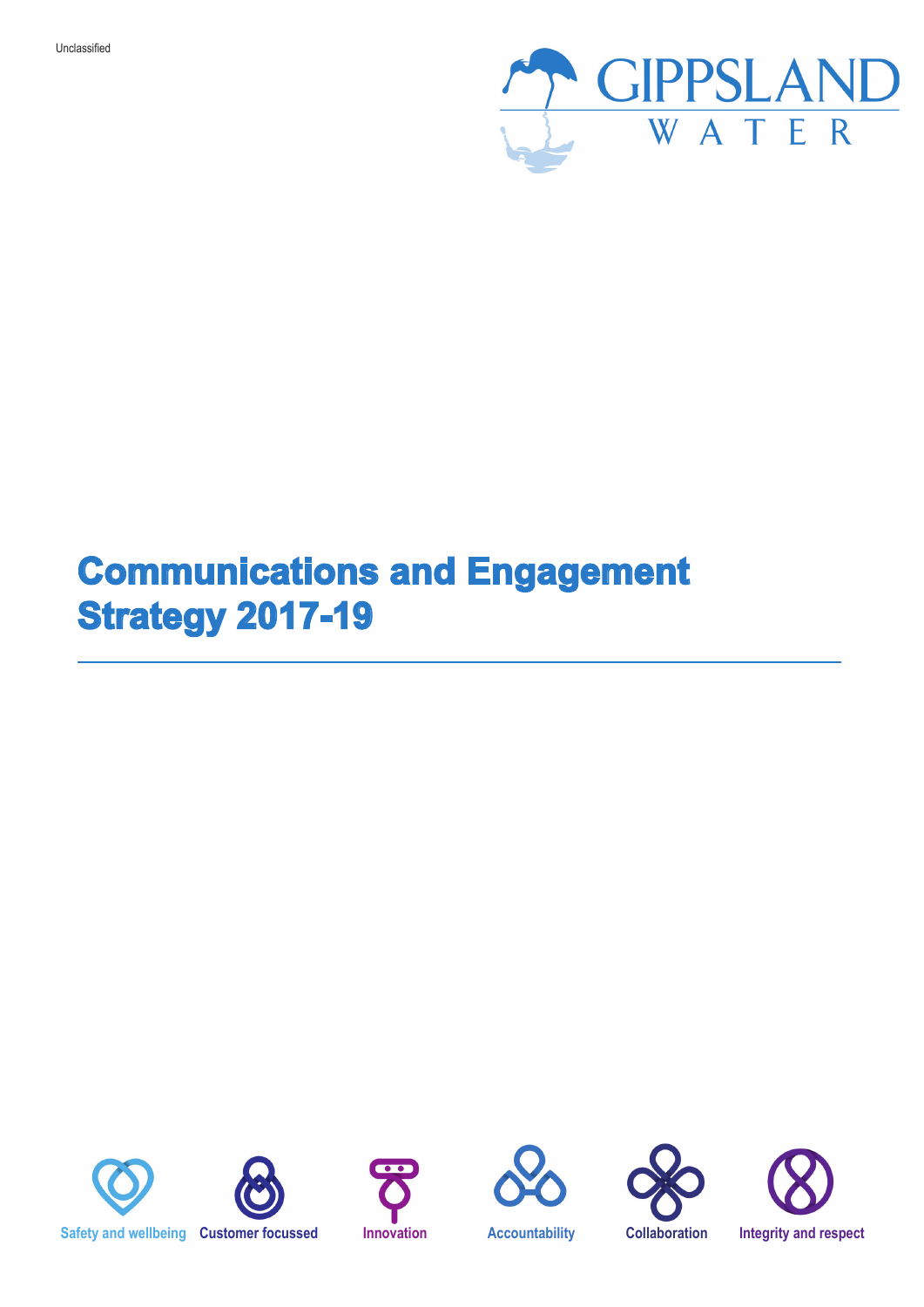### **"Our passion for water will create a ripple effect resulting in healthy people, healthy communities and healthy environment"**

This communication and engagement strategy builds on our strengths and identifies areas for growth that align with our organisational vision for a healthy and sustainable Gippsland.

We will build strategic relationships, educate and inspire, highlighting the key role of water and our other core services in health, the environment and the local economy. We will develop our capacity to engage with customers and build our brand to improve reputation and ultimately, trust.







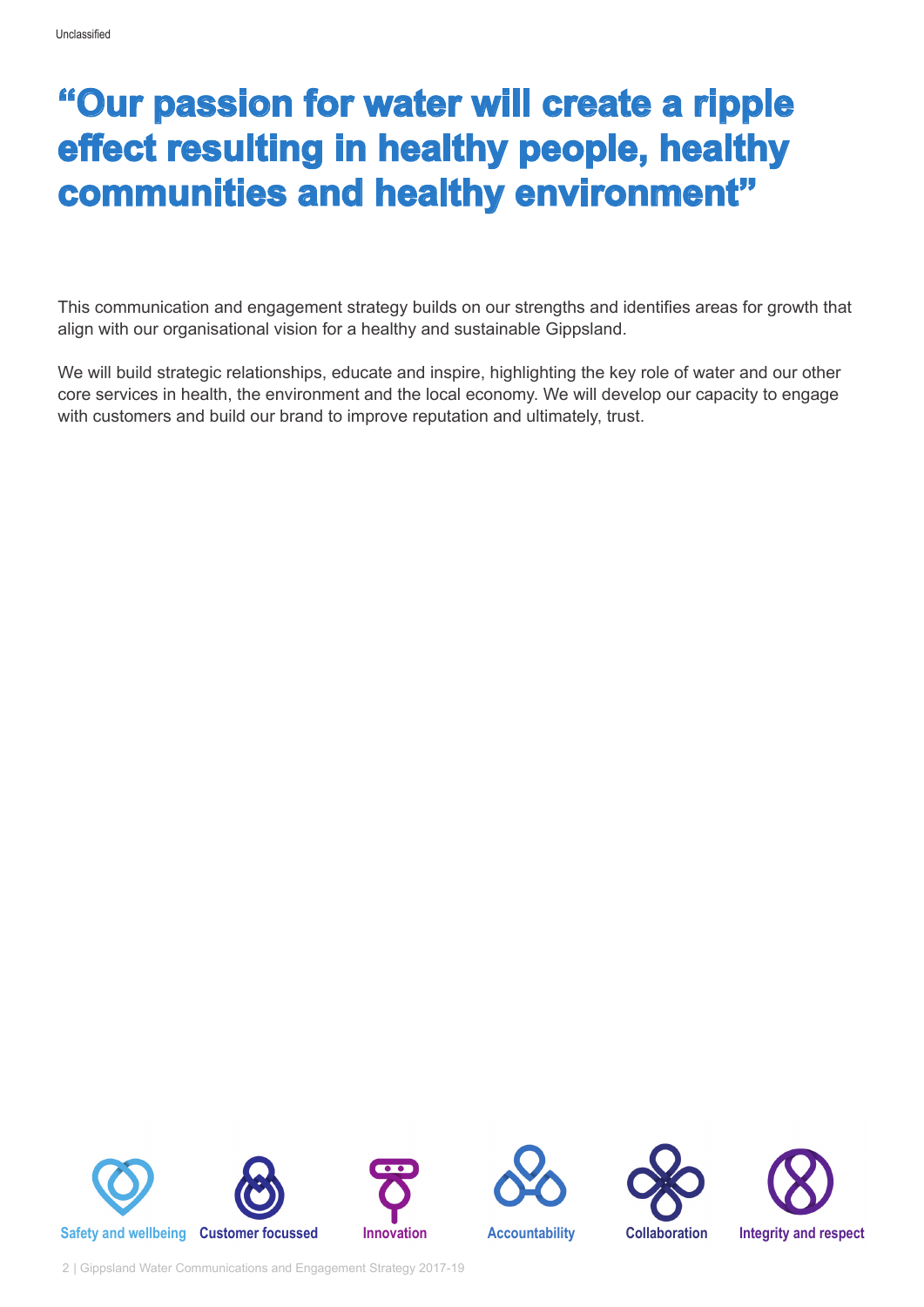### **Background**

Gippsland Water's Communications and Engagement team works closely with all areas of Gippsland Water and the community.

The core responsibilities of the Communications and Engagement team are:

- Corporate communications, including brand management and issues management
- Strategic engagement
- Education and sponsorship
- Internal communications

The views, values and expectations of our customers are well known following substantial research undertaken over the past two years. These insights inform our communications and engagement strategy.

The Essential Services Commission has indicated that we should begin to measure success differently. The focus will be less on the time it takes to respond to leaks and spills and more on customer satisfaction, taking into account trust, value for money, reputation and affordability.

The views of our customers and the community help us shape the decisions we make. By working closely with customers and stakeholders and engaging early and often we can develop projects and programs that work for us, our customers and the community we serve.

Gippsland Water's stakeholder and engagement program was recently audited, with favourable results. The auditors complimented our stakeholder engagement processes and practices for their 'maturity and robustness'.

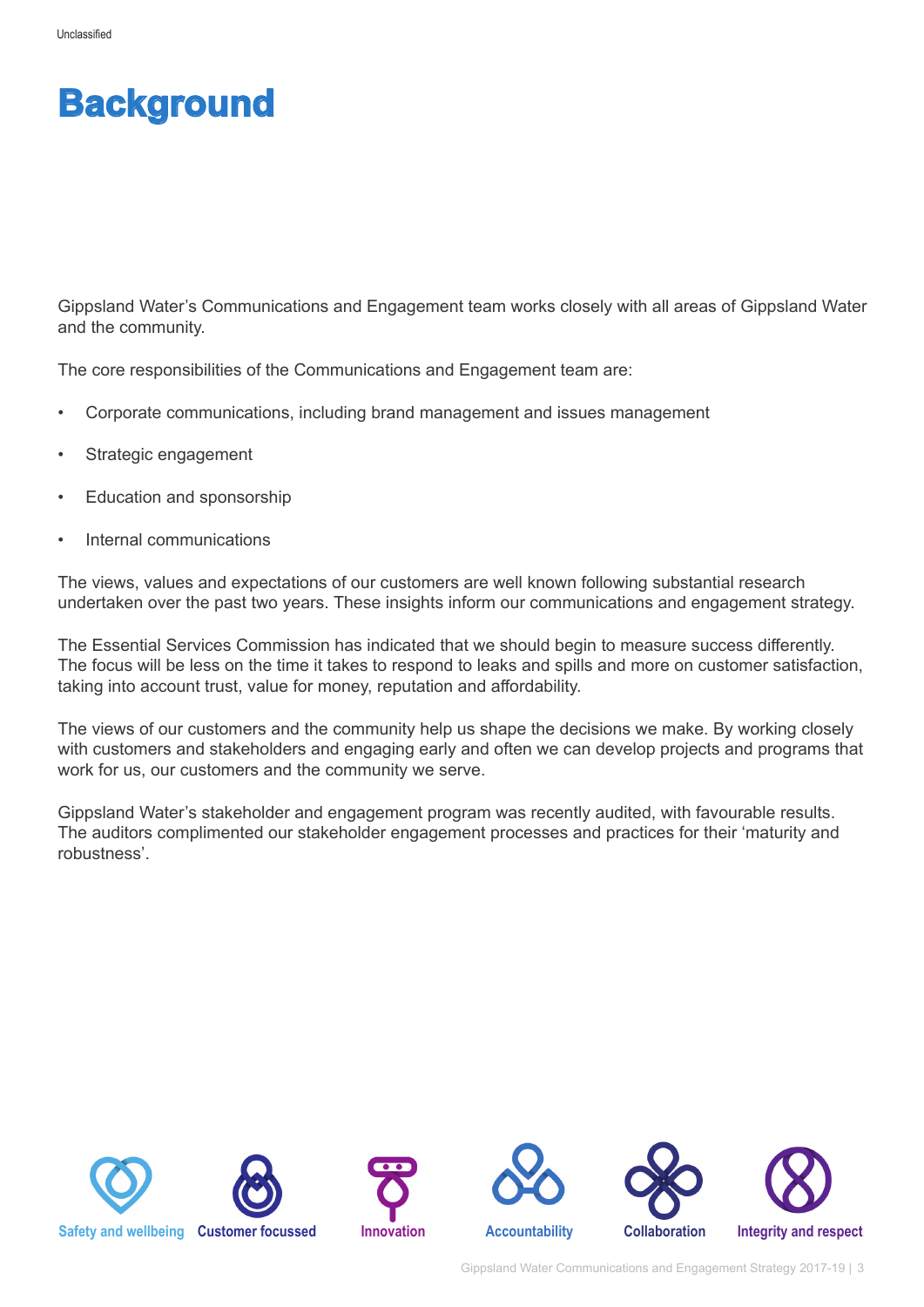# **Corporate communications**

#### **OBJECTIVE 1**

### **We will deliver targeted, timely communications to share Gippsland Water's messages.**

This document takes into consideration the Statement of Obligations as set out by the Minister for Water's Letter of Expectations, Water for Victoria and Gippsland Water's Strategic Priorities. An external communications plan has been developed for the next 24 months focusing on customer values developed during the price submission, which are:

*Do your job well Be easy to deal with Be affordable and fair Prepare for future growth and protect the environment Be involved* 

Gippsland Water's publicised Five Year Plan (for the regulatory period 2018-2023) provides a basis for external communication including information on key projects, programs of work and Guaranteed Service Levels (GSLs).

We know our customers are interested in various issues including quality of the water, water saving initiatives and the environment (Insync, Gippsland Water Customer Satisfaction Survey Executive Summary Report, November 2016).

> **We will ensure a steady stream of information based on our five year plan and customer values.**

**We will provide timely advice to customers affected by planned and unplanned works.** 

**Our messages will be targeted to specific audiences using a mix of traditional and emerging communication tools.** 

#### **Outcome Our customers will be informed and engaged.**

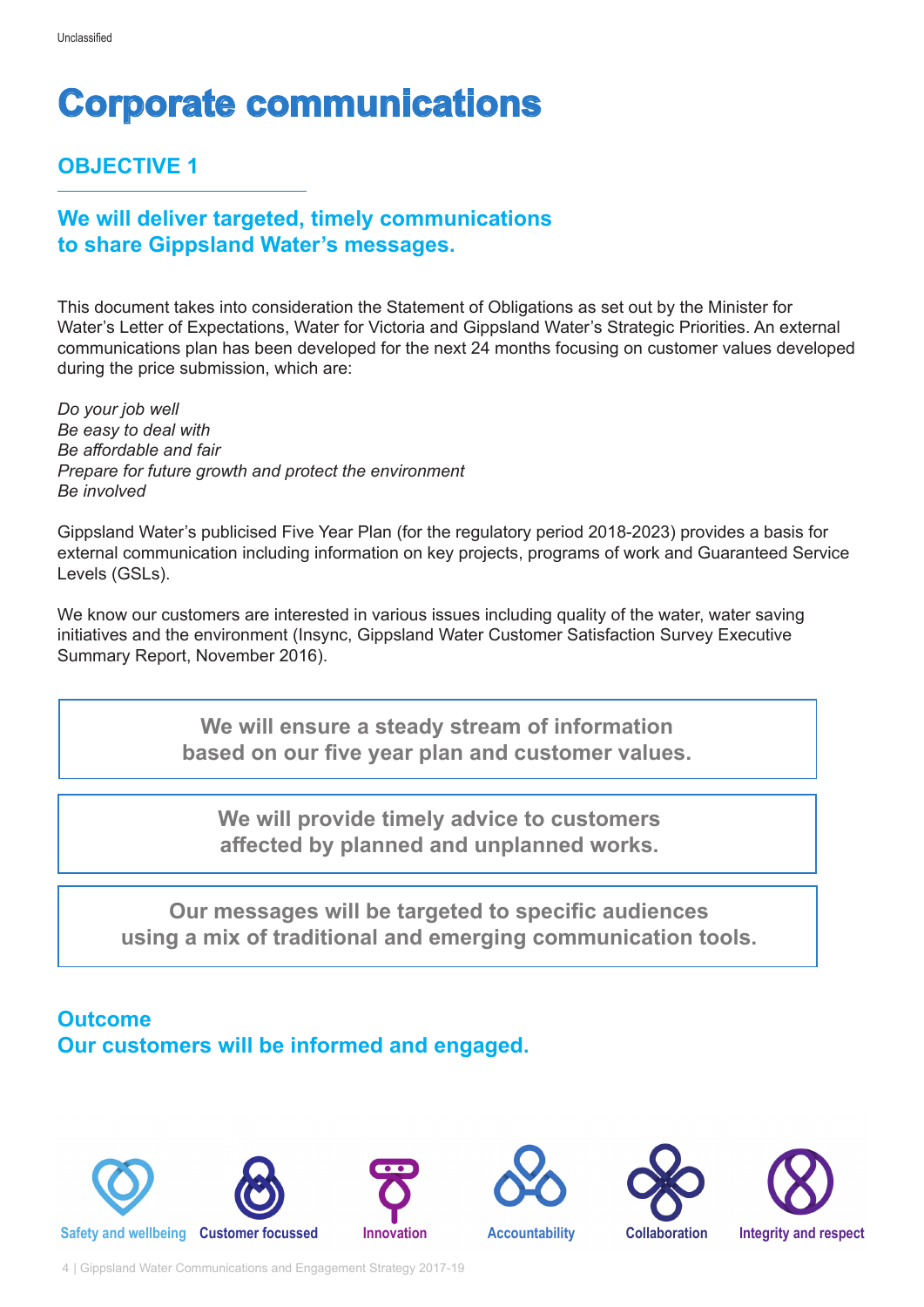# **Strategic engagement**

### **OBJECTIVE 2**

#### **Gippsland Water works collaboratively with customers, stakeholders and the community.**

Community engagement continues to be a major focus for Gippsland Water as a means to building trust and organisational reputation. The views of our customers and the community are vital to help us shape the decisions we make.

We will develop our capacity to engage with customers and review of the Customer Consultative **Committee.** 

Under the Statement of Obligations we are required to provide open and transparent processes for engaging so that the service we provide reflects customer and community needs and expectations.

We will seek every opportunity to have a conversation with our community, for example a request for drink bottles from a sporting club will be met with an offer for the drink bottles and a guest speaker to talk about water for health and other key messages including that we are government owned.

**We will continue to build engagement capacity within the team and the business with a focus on engagement for specific projects.** 

> **We will create strategic relationships that contribute to a healthy and sustainable Gippsland.**

**We will support and empower the community to make the most of our resources and expertise for a healthier future.** 

**We will partner with the community and build capacity on projects that benefit the environment.** 

**We will support advocacy in to government.** 

### **Outcome Unprompted brand recognition at >=80% at next customer survey.**













**Safety and wellbeing Customer focussed Innovation Accountability Collaboration Integrity and respect**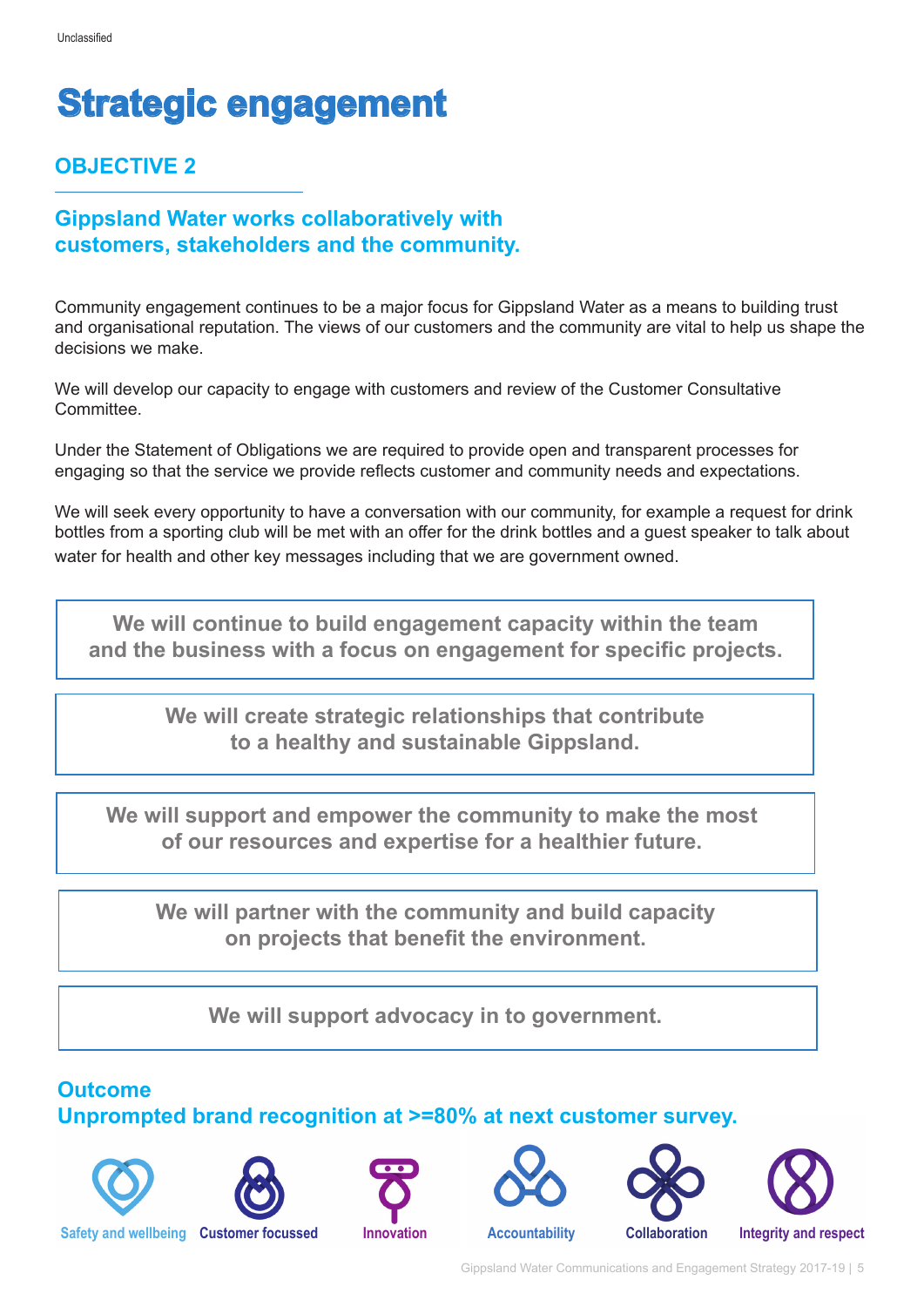# **Education and sponsorship**

#### **OBJECTIVE 3**

#### **To educate and inspire for improved health outcomes for people, community and the environment.**

Education and sponsorship are two of the main drivers of engagement and an opportunity to improve reputation and trust by engaging in a meaningful way. A redeveloped education and sponsorship policy will focus on the key themes of healthy people, healthy communities and healthy environment, realising the capacity of Gippsland Water to influence outcomes in areas of greatest need and strengthening our commitment to Water for Victoria's Victorian Water Efficiency Strategy 2017-2022.

We will increase our presence at community events, educating and inspiring families and young people about the opportunities of water for personal health outcomes, environmental sustainability and employment. We will develop a community grants program to encourage community projects with a health, community or sustainability focus.

We will offer in-kind support, such as reduced water bills or garden compost, for projects of community benefit. We will work in partnerships on projects like incentives for businesses to allow customers to refill drink bottles with tap water.

Our work with schools will continue – in alignment with our Statement of Obligations, Gippsland Water will make education materials focusing on sustainable water resource management available to schools.

A revised education strategy and new sponsorship strategy will work with Organisational Development to consider ways to encourage interest in Science, Technology, Engineering and Maths. We will work with Operations to increase the role of the Vortex in education and the development of tours at the Soil and Organic Recycling Facility (SORF).

**We will educate students and the broader community about sustainable water practices including; water supply and conservation, sustainable water use behaviour, water for health and hydration, and opportunities for personal and career development within the water industry.** 

 **We will explore opportunities for the Aboriginal community in education and sponsorship.**

#### **Outcome Customers understand healthy and sustainable behaviours.**











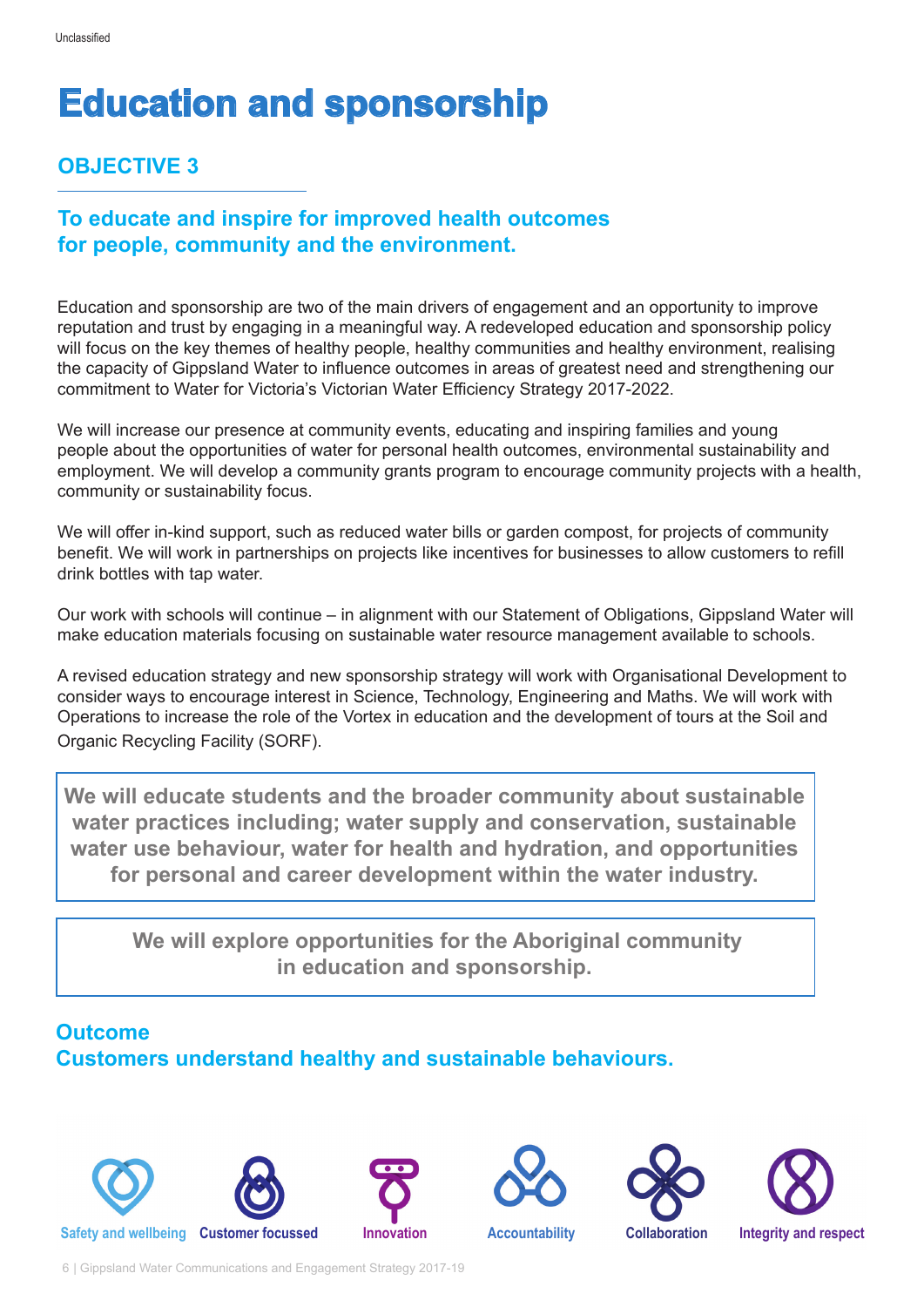# **Community reputation**

### **OBJECTIVE 4**

#### **To build a level of trust with our customers.**

Our strategic priority is to be a leading customer-focussed organisation that is **valued** and **trusted** by our community. As a monopoly provider of water and wastewater services it is vital to maintain a level of trust to ensure meaningful engagement and to help understand customer priorities for improvement.

There is a link between community reputation, brand recognition and trust. Preliminary results of the most recent customer survey indicate a link between customer satisfaction and understanding of ownership. Increasing community awareness that Gippsland Water is government owned as opposed to privately owned could improve customer satisfaction rates.

> **We will develop an integrated brand strategy that best positions Gippsland Water in the community.**

> **We will support authentic community involvement that resonates with the community and is meaningful.**

**We will develop a strategy highlighting community ownership in conjunction with our education and sponsorship programs.** 

#### **Outcome Improved value for money perceptions and Net Trust Score.**





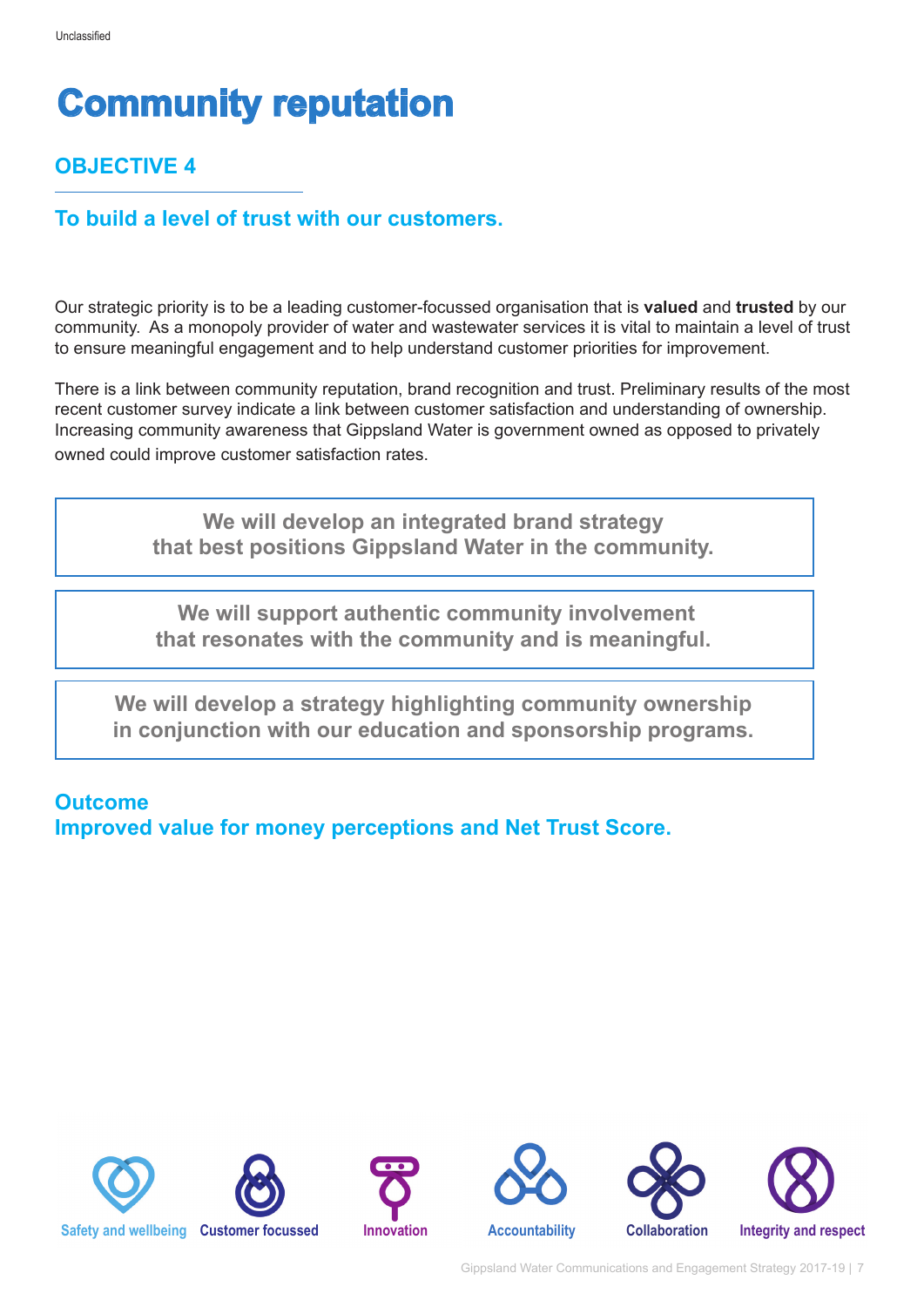## **Community reputation**

#### **OBJECTIVE 4**

### **To build a level of trust with our customers.**



*Figure 1: Courtesy of Water Services Association of Australia National Customer Benchmarking* 

#### **Key factors influencing perceptions of value for money**

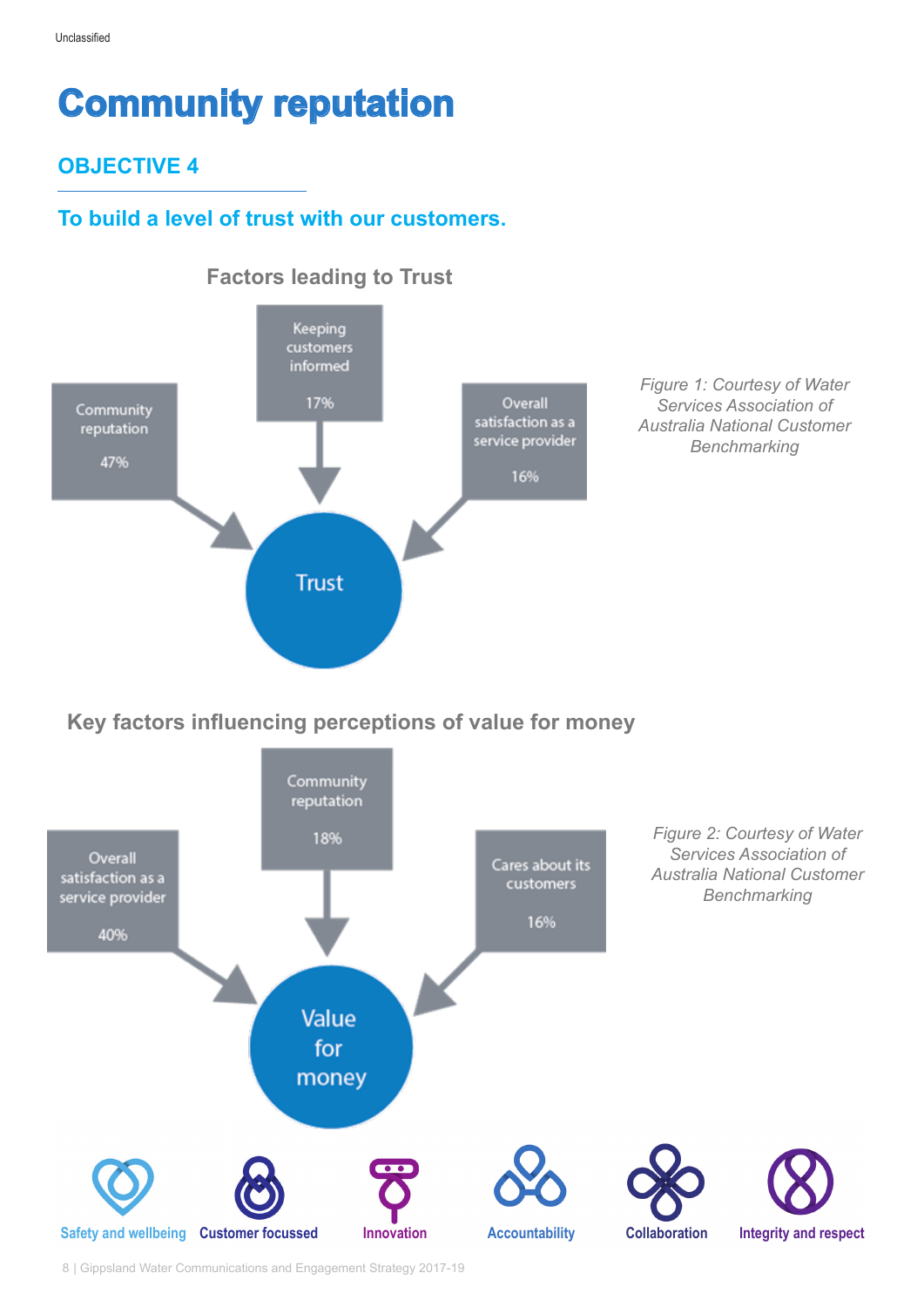# **Internal communication**

### **OBJECTIVE 5**

### **Gippsland Water employees are informed and engaged.**

The timely and accurate dissemination of corporate messages is key to keeping Gippsland Water employees engaged and informed.

We will develop an internal communications strategy with the intranet redevelopment the highest priority. The strategy will be based on our strategic priorities, vision and values, with a particular focus on safety and wellbeing. We will work with Gippsland Water's employees to build their own communications and engagement capacity and help them to understand how their role fits in to the 'bigger picture', especially those at remote sites.

Communications will play key role in supporting Organisational Development to improve employee engagement results, particularly in regard to **brand** and **reputation** markers in the annual survey.

**A new strategy will be prepared with the redeveloped intranet the centrepiece.** 

#### **Outcome Improved 'aligned employer brand' index in employee engagement survey.**





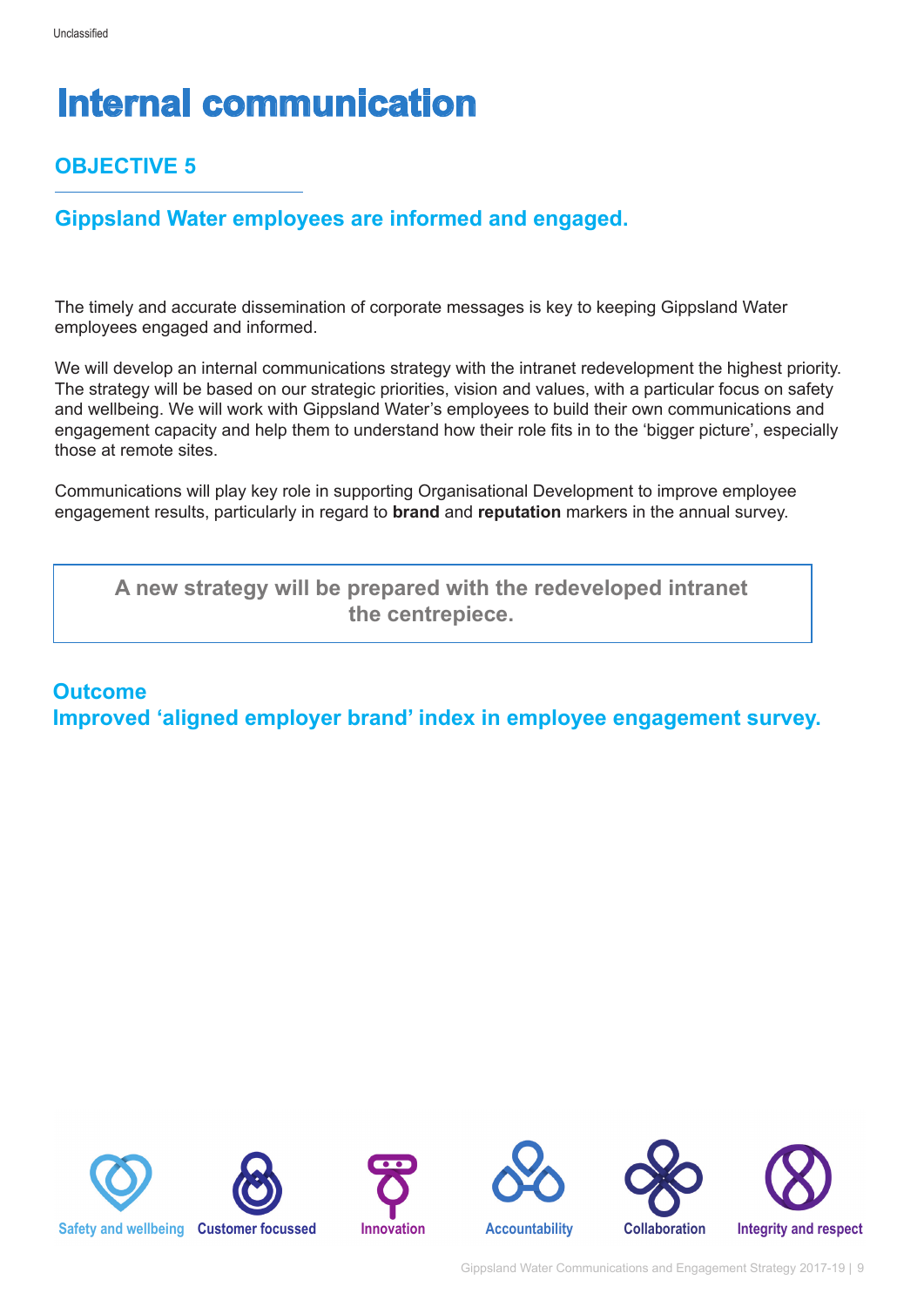### **Key themes**

#### **Healthy people:**

Our core business is to ensure the health of individuals by providing the highest quality water and wastewater services.

We encourage the consumption of water for health and hydration.

We support customers who have difficulty paying their bill and those who may be experiencing domestic violence.

Our employees are our strength and their safety and wellbeing is our priority.

We communicate with customers affected by Gippsland Water's activities.

#### **Healthy communities:**

Gippsland Water is connected to the community and works with local groups, businesses and agencies to support projects that improve liveability and/or drive economic growth.

We are a major local employer with almost 300 employees including 20 at our local customer contact centre, and we engage local contractors to work on our projects.

We support local groups and events through sponsorship and provision of portable water fountains and water trailer. Our gift to the community is permanent water fountains in key locations.

Our programs teach the importance of water for health and the environment, and connects women and diverse backgrounds into the water sector as a career of choice.

Gippsland Water is government owned.

#### **Healthy environment:**

We are actively working to reduce our greenhouse gas emissions.

The SORF is a key player in Victoria's recycling and composting industry.

We work hard to protect the environment including waterways, native plants and animals.

The community will be kept up to date on water saving initiatives.

We support community programs and initiatives that benefit the environment.









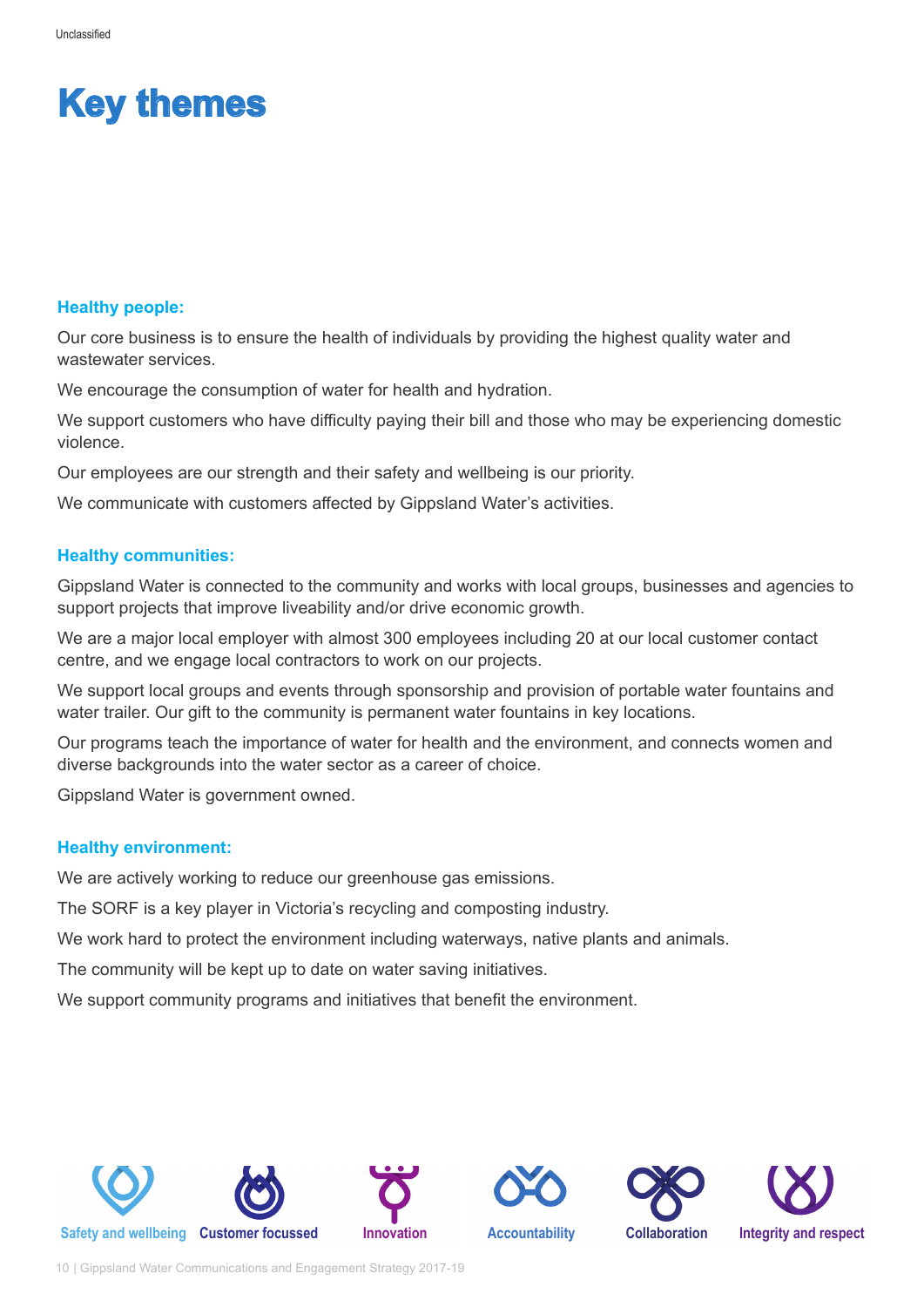## **Stakeholders**

#### **Key stakeholders, customers and community are:**

- Residential customers
- Small and medium businesses
- Major customers
- Community groups

#### **Internal:**

- Gippsland Water Board
- **Managing Director**
- **Executive Leadership Team**
- Senior Leadership Team
- Employees, particularly at external sites
- **Contractors**

#### **Third parties:**

- Gunaikurnai Land and Waters Aboriginal Corporation (GLaWAC)
- **Developers**
- Local Government
- Other water corporations
- Water industry associations
- School and education groups
- **Media**
- Support agencies

#### **Regulatory bodies:**

- Minister for Water
- Department of Environment Land Water and Planning (DELWP)
- Local members of state parliament
- Department of Treasury and Finance (DTF)
- Department of Health and Human Services (DHHS)
- Environment Protection Authority (EPA)
- Essential Services Commission (ESC)
- Energy and Water Ombudsman of Victoria (EWOV)
- West Gippsland Catchment Management Authority (WGCMA)







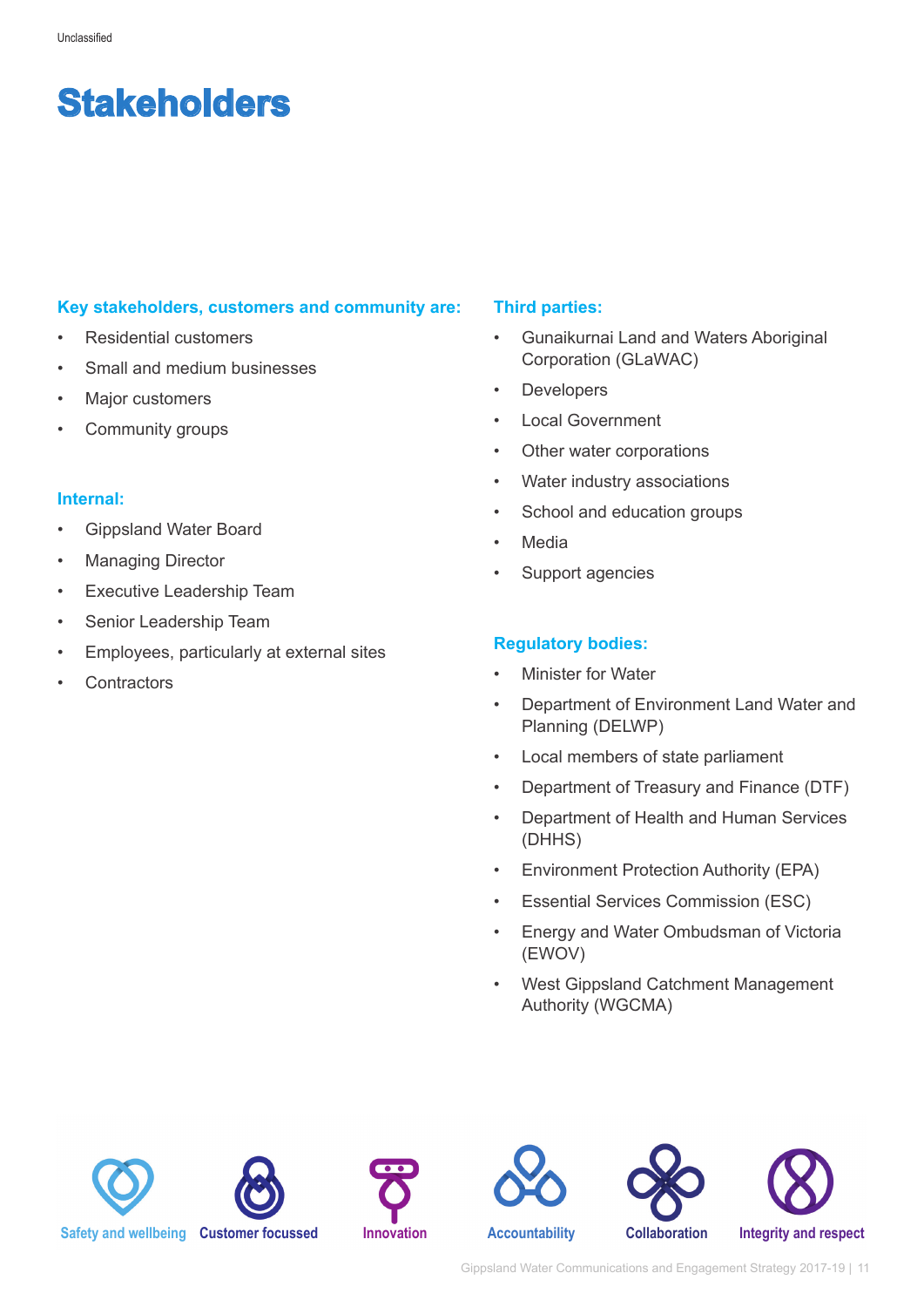# **Action plan**

| <b>Strategic</b><br>objective                                                                              | <b>Strategy</b>                                                                                                                       | <b>Actions</b>                                                                                                             | <b>Timeframe</b> | <b>What we will</b><br>measure                   |
|------------------------------------------------------------------------------------------------------------|---------------------------------------------------------------------------------------------------------------------------------------|----------------------------------------------------------------------------------------------------------------------------|------------------|--------------------------------------------------|
|                                                                                                            | We will ensure a<br>steady stream of<br>information based<br>on our five-year<br>plan and customer<br>values.                         | Regular media<br>$\bullet$<br>releases<br>and social<br>media posts<br>communicating<br>the work of<br>Gippsland<br>Water. | Ongoing          | Positive/neutral<br>message sentiment<br>at 95%. |
|                                                                                                            |                                                                                                                                       | Project specific<br>$\bullet$<br>comms plans<br>e.g. Drouin<br>WWTP upgrade.                                               | Ongoing          |                                                  |
|                                                                                                            |                                                                                                                                       | Reporting on<br>$\bullet$<br>GSLs.                                                                                         | Ongoing          |                                                  |
| We will deliver<br>targeted, timely<br>communications<br>to share<br><b>Gippsland Water's</b><br>messages. | We will provide<br>timely advice to<br>customers affected<br>by planned and<br>unplanned works.                                       | Develop a<br>$\bullet$<br>communications<br>matrix.                                                                        | 30 June 2018     |                                                  |
|                                                                                                            |                                                                                                                                       | Design a<br>$\bullet$<br>communications<br>plan for<br>hardship<br>program.                                                | 30 March 2018    |                                                  |
|                                                                                                            | Our messages<br>will be targeted<br>to specific<br>audiences using a<br>mix of traditional<br>and emerging<br>communication<br>tools. | Develop and<br>$\bullet$<br>adopt a strategy<br>that encourages<br>customers<br>to use digital<br>services.                | 30 June 2018     |                                                  |
|                                                                                                            |                                                                                                                                       | Create an<br>$\bullet$<br>interactive map<br>for website.                                                                  | 30 December 2018 |                                                  |
|                                                                                                            |                                                                                                                                       | Active watching<br>$\bullet$<br>brief on key<br>issues.                                                                    | Ongoing          |                                                  |
|                                                                                                            |                                                                                                                                       |                                                                                                                            |                  |                                                  |











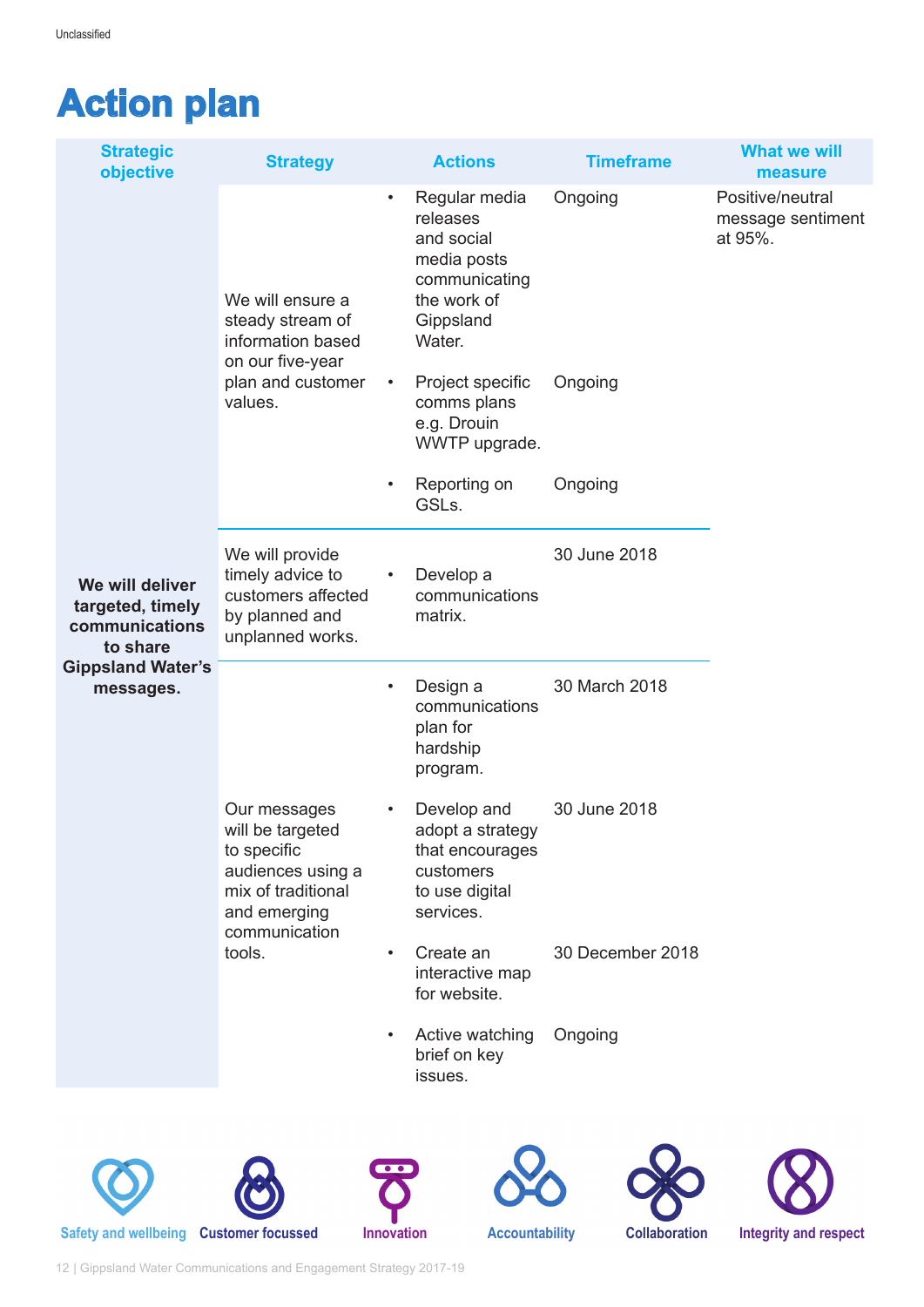| <b>Strategic</b><br>objective                                                            | <b>Strategy</b>                                                                                                                               |                        | <b>Actions</b>                                                                                                                                  | <b>Timeframe</b> | <b>What we will</b><br>measure                                        |
|------------------------------------------------------------------------------------------|-----------------------------------------------------------------------------------------------------------------------------------------------|------------------------|-------------------------------------------------------------------------------------------------------------------------------------------------|------------------|-----------------------------------------------------------------------|
|                                                                                          | Continue to build<br>engagement<br>capacity within<br>the team and<br>the business<br>with a focus on<br>engagement for<br>specific projects. | $\bullet$<br>$\bullet$ | Develop<br>communications<br>strategies for<br>key projects.                                                                                    | Ongoing          | Unprompted brand<br>recognition at 80%<br>at next customer<br>survey. |
|                                                                                          |                                                                                                                                               |                        | Review the<br>effectiveness of<br>the Customer<br>Consultative<br>Committee.                                                                    | 30 March 2018    |                                                                       |
| We will work<br>collaboratively<br>with cusotmers,<br>stakeholders and<br>the community. | We will create<br>strategic<br>relationships<br>that align with                                                                               | $\bullet$              | Develop a<br>calendar of<br>events and<br>rsoter for<br>employees to<br>attend.                                                                 | 30 March 2018    |                                                                       |
|                                                                                          | our passion for<br>educating and<br>inspiring people<br>to choose water<br>for health and<br>hydration.                                       | $\bullet$              | Strengthen key<br>relationships<br>with<br>organisations<br>such as health<br>services, local<br>government,<br>and community<br>organisations. | Ongoing          |                                                                       |
|                                                                                          | We will support<br>and empower the<br>community using<br>our resources<br>and expertise to<br>create healthy<br>communities.                  |                        | Redevelop<br>education and<br>sponsorship<br>policies and<br>strategies.                                                                        | 30 March 2018    |                                                                       |
|                                                                                          | We will partner<br>with the community<br>and build capacity<br>on projects that<br>benefit health,                                            |                        | Develop<br>strategy for<br>permanent<br>water fountains.                                                                                        | Underway         |                                                                       |
|                                                                                          | community and the<br>environment.                                                                                                             | $\bullet$              | Host two open<br>days in 2019.                                                                                                                  | 30 December 2019 |                                                                       |
|                                                                                          |                                                                                                                                               |                        |                                                                                                                                                 |                  |                                                                       |









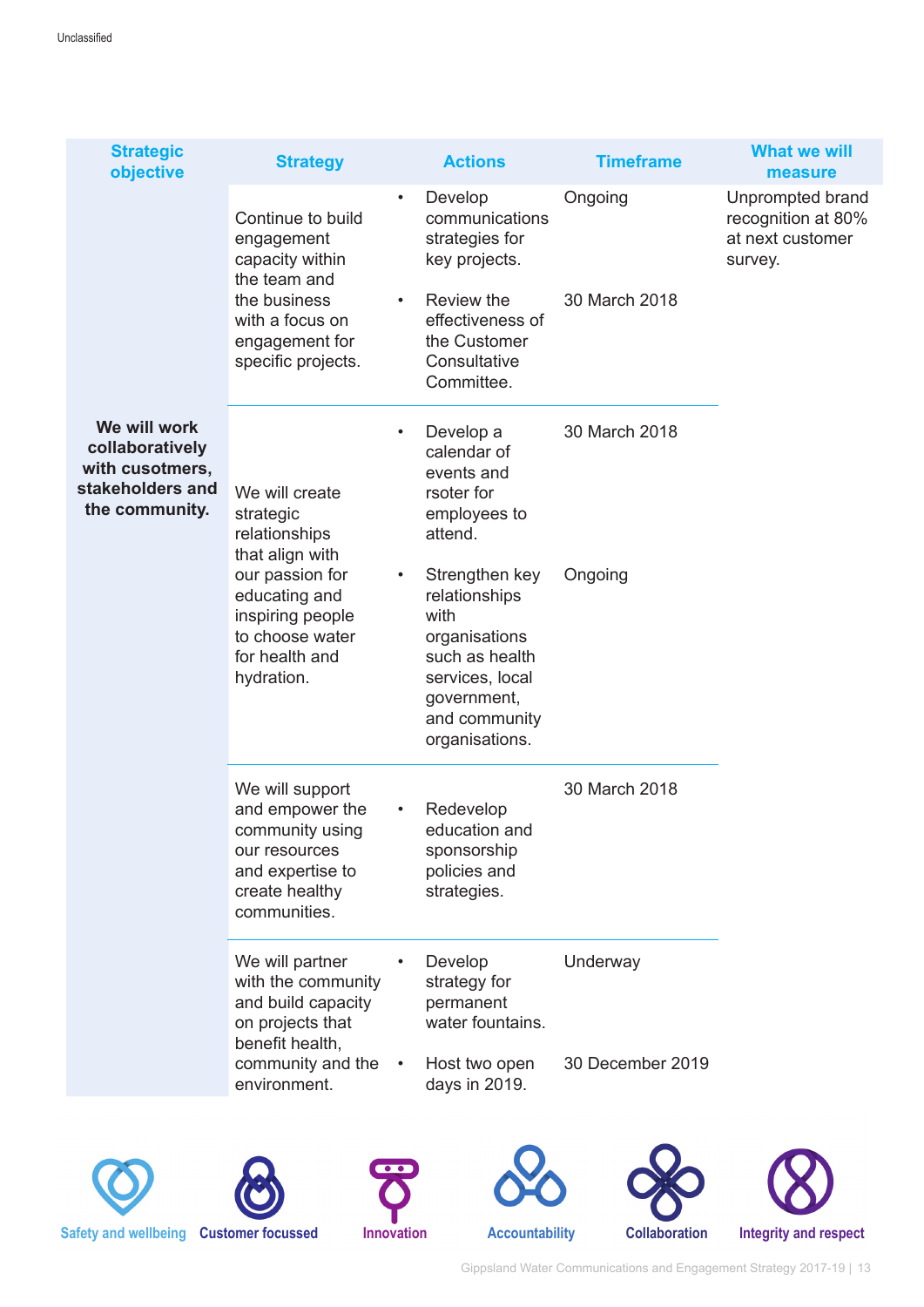| <b>Strategic</b><br>objective                            | <b>Strategy</b>                                                                                           |           | <b>Actions</b>                                                                      | <b>Timeframe</b> | <b>What we will</b><br>measure |
|----------------------------------------------------------|-----------------------------------------------------------------------------------------------------------|-----------|-------------------------------------------------------------------------------------|------------------|--------------------------------|
| We will build a<br>level of trust with<br>our customers. | Develop an<br>integrated brand<br>strategy that best<br>positions Gippsland<br>Water in the<br>community. | $\bullet$ | Research<br>and develop<br>integrated brand<br>strategy.                            | 19 June 2017     | A net trust score of<br>$>=0$  |
|                                                          |                                                                                                           |           | Develop a<br>strategy to<br>inform the<br>community we<br>are government-<br>owned. | 30 March 2018    |                                |
|                                                          | Support authentic<br>community<br>involvement rather<br>than just 'being<br>seen'.                        |           | Redeveloped<br>education and<br>sponsorship<br>campaign.                            | 30 March 2018    |                                |







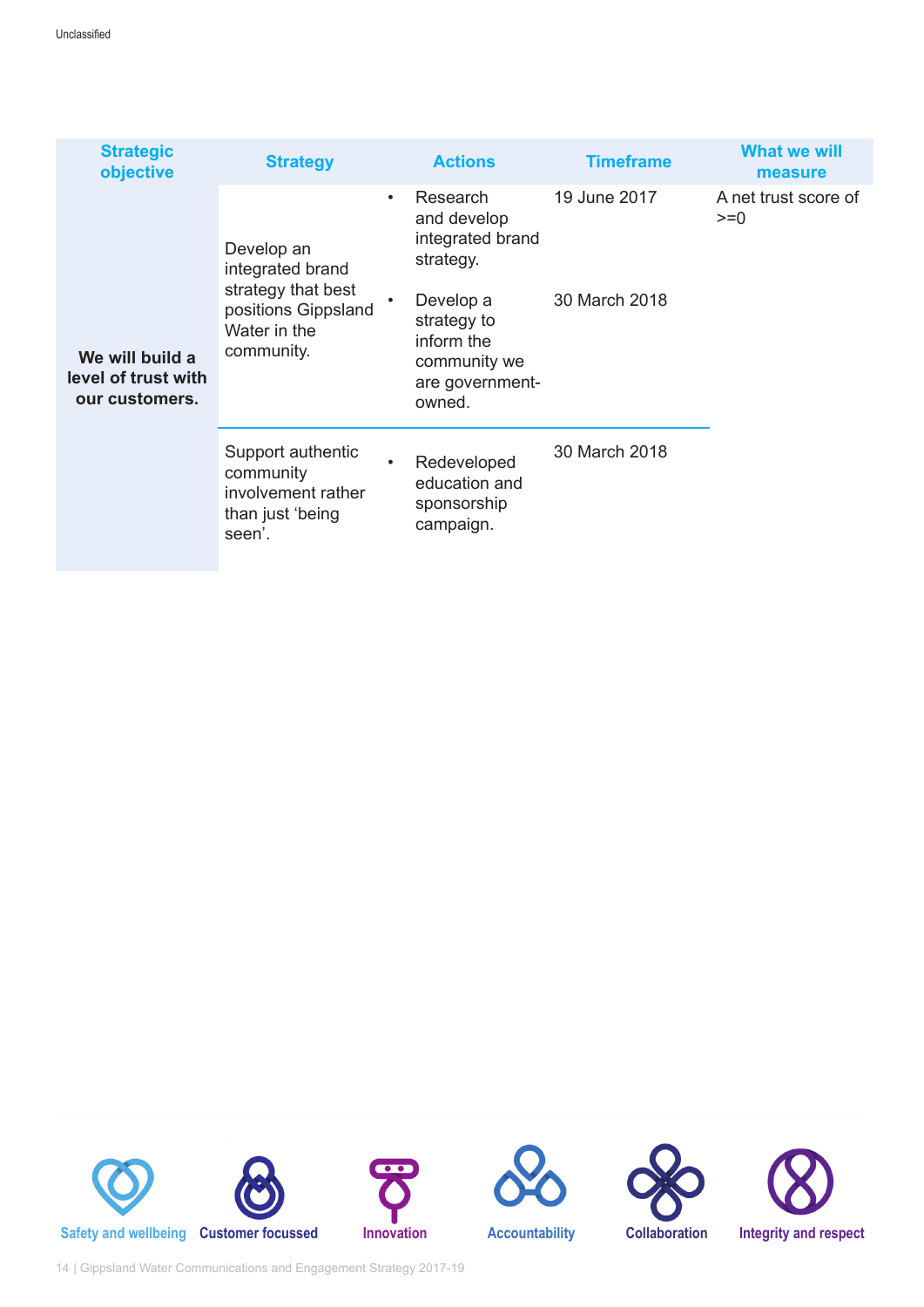| <b>Strategic</b><br>objective                                                                                                                                                                                                                       | <b>Strategy</b>                                                                                                                                                                                 | <b>Actions</b>                                                                                                                                                                                                                                                                                                   | <b>Timeframe</b> | <b>What we will</b><br>measure          |
|-----------------------------------------------------------------------------------------------------------------------------------------------------------------------------------------------------------------------------------------------------|-------------------------------------------------------------------------------------------------------------------------------------------------------------------------------------------------|------------------------------------------------------------------------------------------------------------------------------------------------------------------------------------------------------------------------------------------------------------------------------------------------------------------|------------------|-----------------------------------------|
| We will educate<br>and inspire<br>for improved<br>outcomes<br>for people,<br>community and<br>the environment.<br>We will position<br><b>Gippsland</b><br>Water as a great<br>place to work,<br>encouraging<br>women and<br>diverse<br>backgrounds. | Continue to<br>educate students<br>and the broader<br>community about<br>sustainable water<br>practices including<br>water supply and<br>conservation and<br>water for health<br>and hydration. | Redevelop<br>$\bullet$<br>education and<br>sponsorship<br>policies to:<br>Focus on areas<br>of greatest need<br>to create health<br>equity.<br>Include<br>community<br>grants with<br>defined criteria.<br>Include<br>incentives for<br><b>STEM</b> subjects<br>and women.<br>Include the<br>Vortex and<br>SORF. | 30 March 2018    | Customer<br>satisfaction of<br>$>= 80%$ |
|                                                                                                                                                                                                                                                     | Increase<br>community<br>awareness and<br>understanding of<br>sustainable water<br>use behaviour.                                                                                               | Leverage off<br>the Choose<br>Tap and Target<br><b>Your Water Use</b><br>campaigns.                                                                                                                                                                                                                              | Ongoing          |                                         |
|                                                                                                                                                                                                                                                     | Work with<br>Organisational<br>Development to<br>position Gippsland<br>Water as an<br>employer of choice.                                                                                       | Strategy to<br>empower<br>and engage<br><b>Gippsland Water</b><br>employees.                                                                                                                                                                                                                                     | May 2018         |                                         |